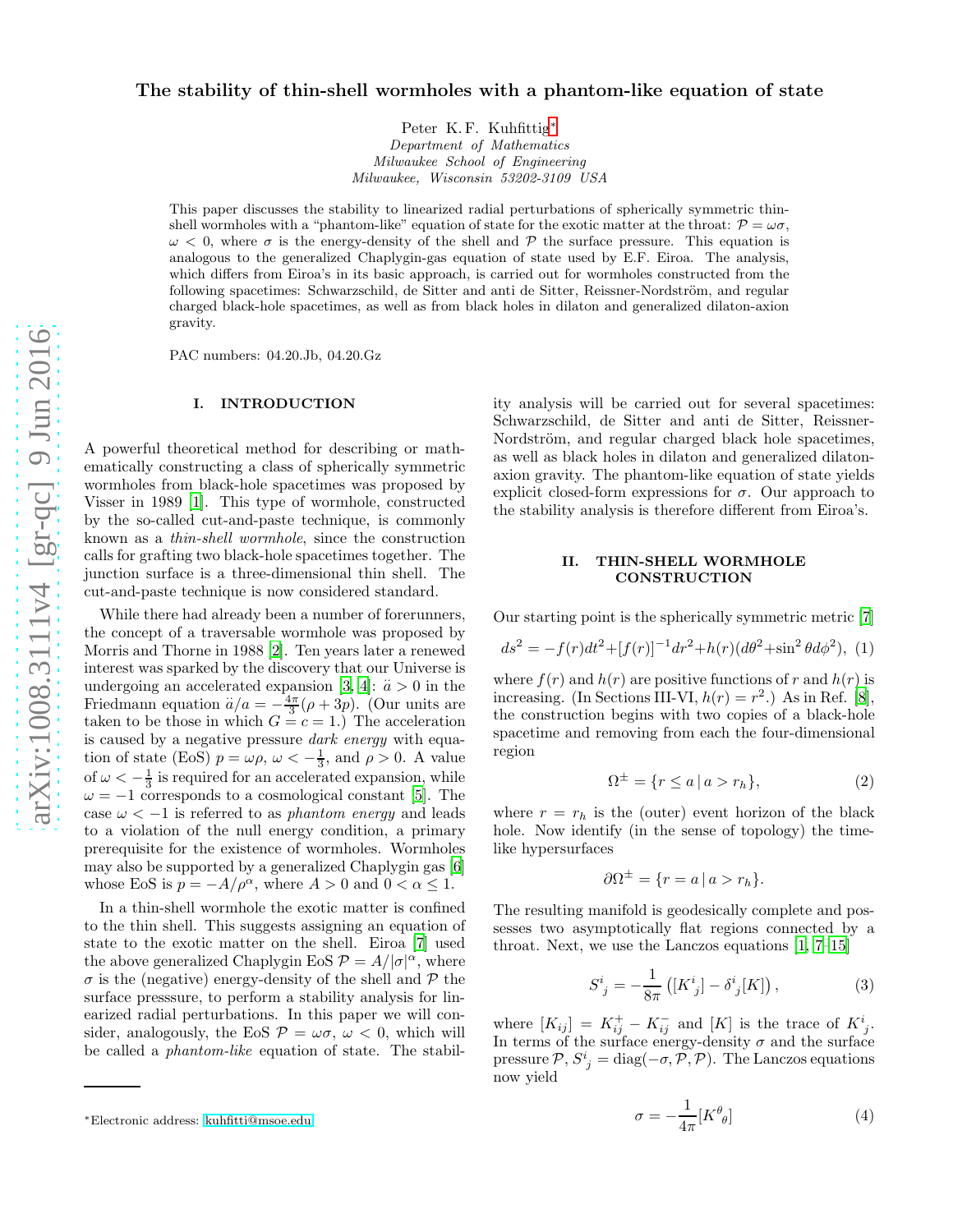and

$$
\mathcal{P} = \frac{1}{8\pi} \left( \left[ K^{\tau}_{\ \tau} \right] + \left[ K^{\theta}_{\ \theta} \right] \right). \tag{5}
$$

A dynamic analysis can be obtained by letting the radius  $r = a$  be a function of time [\[8](#page-6-0)]. As a result,

<span id="page-1-0"></span>
$$
\sigma = -\frac{1}{2\pi a} \sqrt{f(a) + \dot{a}^2} \tag{6}
$$

and

<span id="page-1-1"></span>
$$
\mathcal{P} = -\frac{1}{2}\sigma + \frac{1}{8\pi} \frac{2\ddot{a} + f'(a)}{\sqrt{f(a) + \dot{a}^2}}.
$$
 (7)

Since  $\sigma$  is negative on the shell, we are dealing with exotic matter. In fact, the weak energy condition (WEC) is trivially satisfied since the radial pressure  $p$  is zero for a thin shell. (The WEC requires the stress-energy tensor  $T_{\alpha\beta}$  to obey  $T_{\alpha\beta}\mu^{\alpha}\mu^{\beta} \geq 0$  for all time-like vectors and, by continuity, all null vectors.) So for the radial outgoing null vector  $(1, 1, 0, 0)$ , we therefore have  $T_{\alpha\beta}\mu^{\alpha}\mu^{\beta} = \rho + \frac{1}{2}T_{\alpha\beta}\mu^{\alpha}\mu^{\beta}$  $p = \sigma + 0 < 0.$ 

#### <span id="page-1-4"></span>III. SCHWARZSCHILD WORMHOLES

For our first case, the Schwarzschild spacetime,  $h(r) = r^2$ in line element [\(1\)](#page-0-1), as noted earlier. Also, recall that the radius  $r = a$  is a function of time. It is easy to check that  $P$  and  $\sigma$  obey the conservation equation

$$
\frac{d}{d\tau}(\sigma a^2) + \mathcal{P}\frac{d}{d\tau}(a^2) = 0.
$$

(In Eqs. [\(6\)](#page-1-0) and [\(7\)](#page-1-1), the overdot denotes the derivative with respect to  $\tau$ .) The equation can be written in the form

<span id="page-1-2"></span>
$$
\frac{d\sigma}{da} + \frac{2}{a}(\sigma + \mathcal{P}) = 0.
$$
 (8)

,

For a static configuration of radius  $a_0$ , we have  $\dot{a}=0$ and  $\ddot{a} = 0$ . Moreover, we will consider linearized fluctuations around a static solution characterized by the constants  $a_0$ ,  $\sigma_0$ , and  $\mathcal{P}_0$ . Given the EoS  $\mathcal{P} = \omega \sigma$ , Eq. [\(8\)](#page-1-2) can be solved by separation of variables to yield

$$
|\sigma(a)|=|\sigma_0|\left(\frac{a_0}{a}\right)^{2(\omega+1)}
$$

where  $\sigma_0 = \sigma(a_0)$ . So the solution is

<span id="page-1-3"></span>
$$
\sigma(a) = \sigma_0 \left(\frac{a_0}{a}\right)^{2(\omega+1)}, \quad \sigma_0 = \sigma(a_0). \tag{9}
$$

Next, we rearrange Eq. [\(6\)](#page-1-0) to obtain the equation of motion

$$
\dot{a}^2 + V(a) = 0.
$$

Here the potential  $V(a)$  is defined as

$$
V(a) = f(a) - [2\pi a\sigma(a)]^2.
$$
 (10)

Expanding  $V(a)$  around  $a_0$ , we obtain

$$
V(a) = V(a_0) + V'(a_0)(a - a_0) + \frac{1}{2}V''(a_0)(a - a_0)^2
$$
  
+ $O [(a - a_0)^3].$  (11)

Since we are linearizing around  $a = a_0$ , we require that  $V(a_0) = 0$  and  $V'(a_0) = 0$ . The configuration is in stable equilibrium if  $V''(a_0) > 0$ .

Now recall that for the Schwarzschild spacetime,  $f(r) = 1 - 2M/r$ . It follows that

$$
V(a) = 1 - \frac{2M}{a} - 4\pi^2 a^2 \sigma^2
$$
  
=  $1 - \frac{2M}{a} - 4\pi^2 a^2 \sigma_0^2 \left(\frac{a_0}{a}\right)^{4+4\omega}$ 

from Eq. [\(9\)](#page-1-3). From Eq. [\(6\)](#page-1-0) with  $\dot{a}=0$ ,

$$
\sigma_0 = -\frac{1}{2\pi a_0} \sqrt{1 - \frac{2M}{a_0}},
$$

so that

$$
V(a) = 1 - \frac{2M}{a} - \left(1 - \frac{2M}{a_0}\right) \frac{a_0^{2+4\omega}}{a^{2+4\omega}}.\tag{12}
$$

The first requirement,  $V(a_0) = 0$ , is clearly met, but not the second. (If the exotic matter on the shell were not required to meet the extra condition in the form of an EoS, then  $V'(a_0)$  would indeed be zero [\[8\]](#page-6-0).) From

$$
V'(a_0) =
$$
  

$$
\frac{2M}{a_0^2} - \left(1 - \frac{2M}{a_0}\right) a_0^{2+4\omega} (-2 - 4\omega) a_0^{-3-4\omega} = 0,
$$

we obtain the condition

$$
\omega = -\frac{1}{2} \frac{a_0/M - 1}{a_0/M - 2}.
$$
\n(13)

Observe that as  $a_0 \to +\infty$ ,  $\omega \to -1/2$ –, and as  $a_0 \to$  $2M +$ ,  $\omega \rightarrow -\infty$ . At  $a_0 = 3M$ ,  $\omega = -1$ . Substituting in

$$
V''(a) =
$$
  

$$
-\frac{4M}{a^3} - \left(1 - \frac{2M}{a_0}\right) a_0^{2+4\omega} (2+4\omega)(3+4\omega)a^{-4-4\omega}
$$

and simplifying, we obtain the intermediate result

$$
V''(a_0) = \frac{2}{a_0^2} \left( -\frac{2}{a_0/M} + \frac{1}{a_0/M} \frac{a_0/M - 4}{a_0/M - 2} \right) > 0. \tag{14}
$$

Since the Schwarzschild black hole has an event horizon at  $r = 2M$ ,  $a_0/M - 2 > 0$ , and we conclude that the inequality  $V''(a_0) > 0$  can only be satisfied if

$$
a_0<0.
$$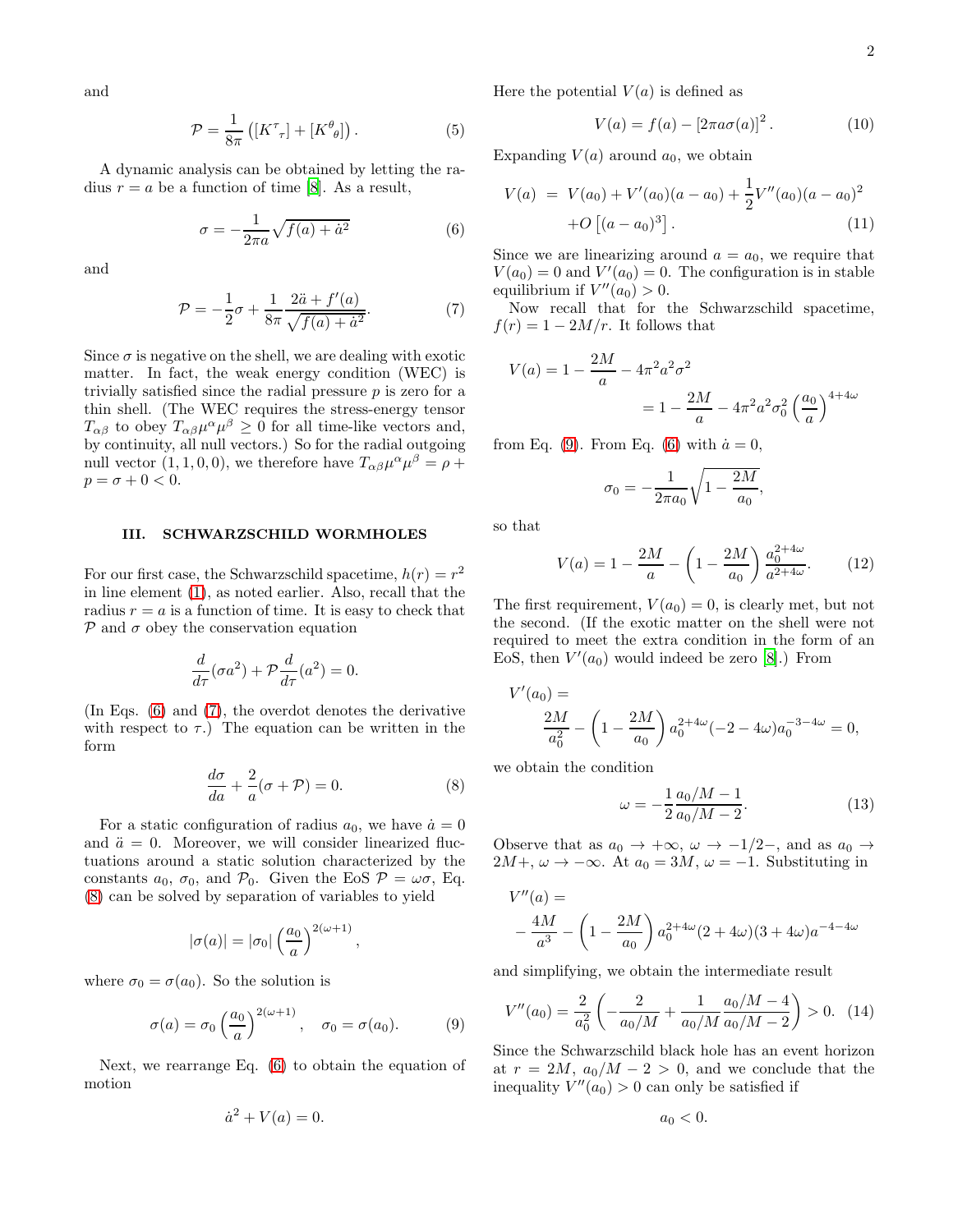As a result, there are no stable solutions.

To allow a comparison to some of the other cases, let us choose (arbitrarily)  $a_0/M = 5$ , as a result of which  $\omega = -2/3$ , and plot  $V(a)$  against  $a/M$ , as shown in Fig. 1.



FIG. 1: The wormhole is unstable.

The more general analysis in Ref. [\[8\]](#page-6-0) depends on the parameter  $\beta^2(\sigma) = \partial \mathcal{P}/\partial \sigma$ , where  $\beta$  is usually interpreted as the speed of sound, so that  $0 < \beta^2 \leq 1$ . There are no stable solutions in this range. However, as discussed in Ref. [\[8\]](#page-6-0), since we are dealing with exotic matter, this assumption may be questioned, that is,  $\beta^2$ may be just a convenient parameter. In that case, some stable configurations may not be out of question. Our additional assumption, the EoS  $P = \omega \sigma$  on the shell, eliminates this possibility.

### IV. WORMHOLES WITH A COSMOLOGICAL CONSTANT

#### A. Schwarzschild-de Sitter spacetimes

In the presence of a cosmological constant,  $f(r) = 1 \frac{2M}{r} - \frac{1}{3}\Lambda r^2$ . For the de Sitter case,  $\Lambda > 0$ . To keep  $f(r)$  from becoming negative, we must have  $\Lambda M^2 \leq 1/9$ . This condition results in two event horizons, where the inner horizon is between  $2M$  and  $3M$ . (See Ref. [\[7\]](#page-5-6) for details.) We therefore assume that a is greater than the outer horizon. Proceeding as in Sec. [III,](#page-1-4)

$$
V(a) = 1 - \frac{2M}{a}
$$
  
 
$$
- \frac{1}{3}\Lambda a^2 - \left(1 - \frac{2M}{a_0} - \frac{1}{3}\Lambda a_0^2\right) \left(\frac{a_0}{a}\right)^{2+4\omega}.
$$
 (15)

Observe that  $V(a_0) = 0$ . As before, we have to determine the condition on  $\omega$  so that  $V'(a_0) = 0$ :

$$
\omega = -\frac{1}{2} \frac{1 - 1/(a_0/M) - (2/3)\Lambda M^2 (a_0/M)^2}{1 - 2/(a_0/M) - (1/3)\Lambda M^2 (a_0/M)^2}.
$$
 (16)

(As in the Schwarzschild case, as  $a_0 \to +\infty$ ,  $\omega \to -1/2$ –, and  $\omega \to -\infty$  as  $a_0$  approaches the outer event horizon.) Substituting in  $V''(a_0)$  and simplifying, we get

$$
V''(a_0) =
$$
  
\n
$$
\frac{2}{a_0^2} - \frac{1/(a_0/M) + 3\Lambda M^2(a_0/M) - (2/3)\Lambda M^2(a_0/M)^2}{1 - 2/(a_0/M) - (1/3)\Lambda M^2(a_0/M)^2}
$$
  
\n>0. (17)

The form of  $V''(a_0)$  forces us to consider two cases, a positive and negative denominator.

If the denominator is positive, then

<span id="page-2-0"></span>
$$
\Lambda M^2 > \frac{1}{(a_0/M)[3(a_0/M) - (2/3)(a_0/M)^2]}.\tag{18}
$$

This inequality implies that  $a_0/M < 4.5$  to keep the right side positive. It is easy to show analytically that  $\Lambda M^2$  $1/9$ ; in fact,  $(3, 1/9)$  is a minimum. We may also plot  $\Lambda M^2$  against  $a/M$ , as shown in Fig. 2. So for this case,



FIG. 2:  $K = \Lambda M^2$  is plotted against  $a/M$ .

the condition  $V''(a_0) > 0$  cannot be met (since we must have  $\Lambda M^2 \leq 1/9$ , and we get only unstable solutions. Plotting  $V(a)$  around  $a_0/M = 5$  yields a graph that is very similar to the graph in Fig. 1.

For the second case,

$$
1 - \frac{2}{a_0/M} - \frac{1}{3}\Lambda M^2 \left(\frac{a_0}{M}\right)^2 < 0\tag{19}
$$

in inequality [\(17\)](#page-2-0) we obtain

$$
\Lambda M^2 \left[ 3 \left( \frac{a_0}{M} \right) - \frac{2}{3} \left( \frac{a_0}{M} \right)^2 \right] < \frac{1}{a_0/M}.\tag{20}
$$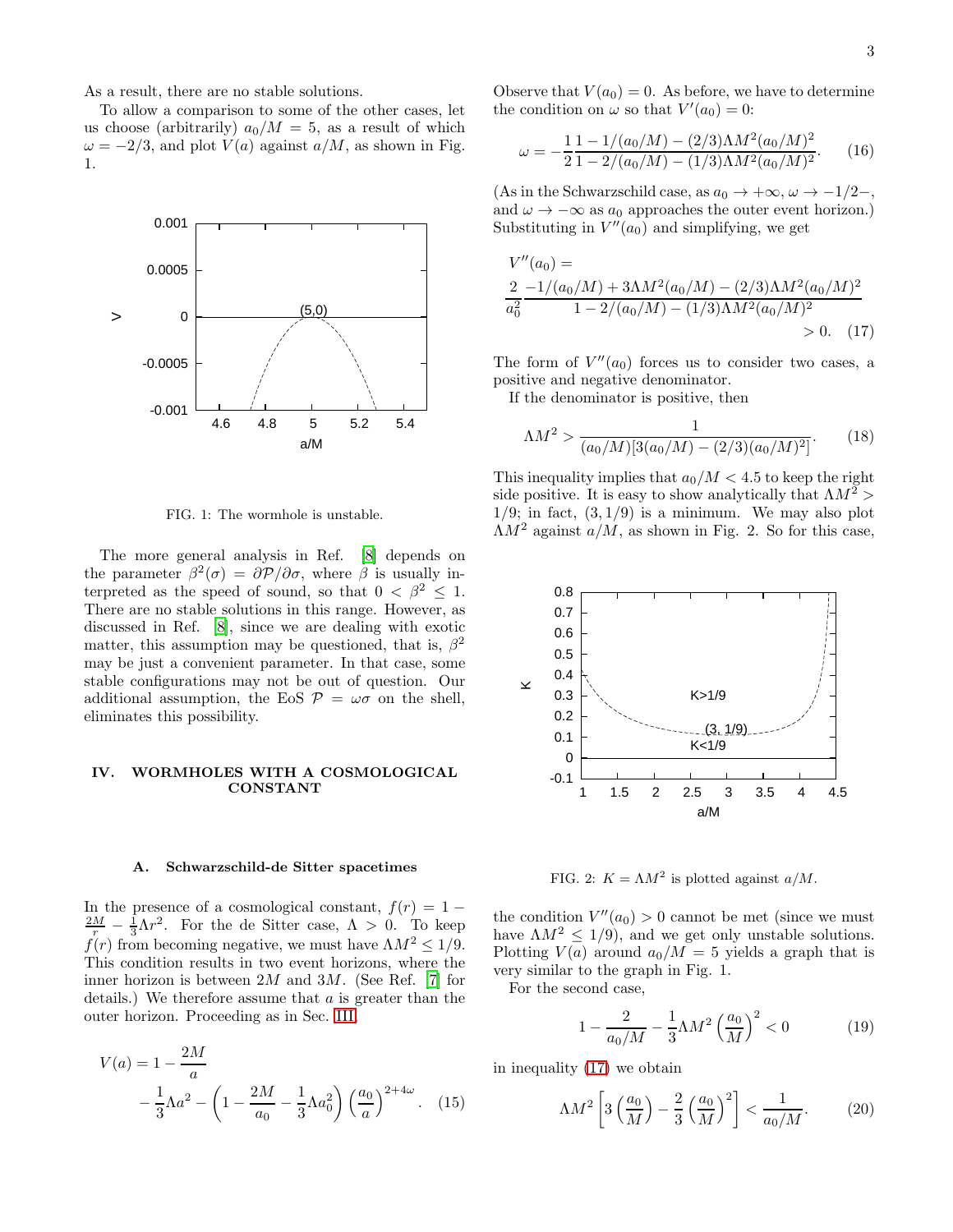If  $a_0/M > 4.5$ , then the left side is negative, and the condition is automatically satisfied. If  $a_0/M < 4.5$ , then, according to Fig. 2,  $\Lambda M^2 < 1/9$ , the region below the graph. So we conclude that in the second case, the wormholes are stable.

For comparison, let us choose  $a_0/M = 5$  again and  $\Lambda M^2 = 0.11 < 1/9$ , resulting in  $\omega = -1.63$ . The plot of  $V(a)$  against  $a/M$  is shown in Fig. 3.



FIG. 3: The wormhole is stable.

In summary, in the Schwarzschild-de Sitter case, the thin-shell wormholes are stable if, and only if,

$$
1-\frac{2}{a_0/M}-\frac{1}{3}\Lambda M^2\left(\frac{a_0}{M}\right)^2<0.
$$

#### B. Schwarzschild-anti de Sitter spacetimes

To study the case  $\Lambda < 0$ , we return to inequality [\(17\)](#page-2-0) and consider first a negative denominator:

$$
1 - \frac{2}{a_0/M} - \frac{1}{3}\Lambda M^2 \left(\frac{a_0}{M}\right)^2 < 0.
$$

Solving for  $\Lambda M^2$ , we obtain

$$
\Lambda M^2 > \frac{3-6/(a_0/M)}{(a_0/M)^2}
$$

.

Since  $a_0/M > 2$ , we conclude that  $\Lambda M^2 > 0$ , so that this case cannot arise.

Reversing the sense of the inequality, we have from inequlity [\(17\)](#page-2-0)

$$
\Lambda M^2 \left[3\left(\frac{a_0}{M}\right) - \frac{2}{3}\left(\frac{a_0}{M}\right)^2\right] > \frac{1}{a_0/M}.
$$

Then the second factor on the left must be negative, which implies that  $a_0/M > 4.5$ .

So the wormhole is stable whenever

(1) 
$$
\Lambda M^2 < \frac{1}{(a_0/M)[3(a_0/M) - (2/3)(a_0/M)^2]}
$$

and

$$
(2)
$$
  $a_0/M > 4.5$ .

## V. REISSNER-NORDSTRÖM WORMHOLES

If the starting point is a Reissner-Nordström spacetime, then

$$
f(r) = 1 - \frac{2M}{r} + \frac{Q^2}{r^2},
$$
\n(21)

where  $M$  and  $Q$  are the mass and charge, respectively, of the black hole. For  $0 < |Q| < M$ , this black hole has two event horizons at  $r = M \pm \sqrt{M^2 - Q^2}$ . As usual, we require that  $r = a$  is larger than the outer horizon.

Here we have

$$
V(a) = 1 - \frac{2M}{a} + \frac{Q^2}{a^2} - \left(1 - \frac{2M}{a_0} + \frac{Q^2}{a_0^2}\right) \left(\frac{a_0}{a}\right)^{2+4\omega}.
$$
 (22)

Once again,  $V(a_0) = 0$ . From  $V'(a_0) = 0$  we obtain

$$
\omega = -\frac{1}{2} \frac{(a_0/M)^2 - a_0/M}{(a_0/M)^2 - 2(a_0/M) + Q^2/M^2}.
$$
 (23)

Substituting into  $V''(a_0)$  and simplifying, yields the following inequality:

$$
V''(a_0) =
$$
  
\n
$$
\frac{2}{a_0^2} \frac{-a_0/M - (Q^2/M^2)[1/(a_0/M)] + 2Q^2/M^2}{(a_0/M)^2 - 2(a_0/M) + Q^2/M^2} > 0.
$$
\n(24)

Since  $a_0/M > 2$ , the denominator is positive. Solving for  $Q^2/M^2$ , leads to

$$
\frac{|Q|}{M} > \frac{a_0/M}{\sqrt{2(a_0/M) - 1}},\tag{25}
$$

which exceeds unity. To meet this condition,  $|Q|$  would have to exceed M.

So to obtain a stable solution, we will have to tolerate a naked singularity at  $r = 0$ , but since  $a_0 > 0$ , the naked singularity is removed from the wormhole spacetime.

### VI. WORMHOLES FROM REGULAR CHARGED BLACK HOLES

Thin-shell wormholes from regular charged black holes, due to Ayon-Beato and García [\[16\]](#page-6-2), are discussed in Ref.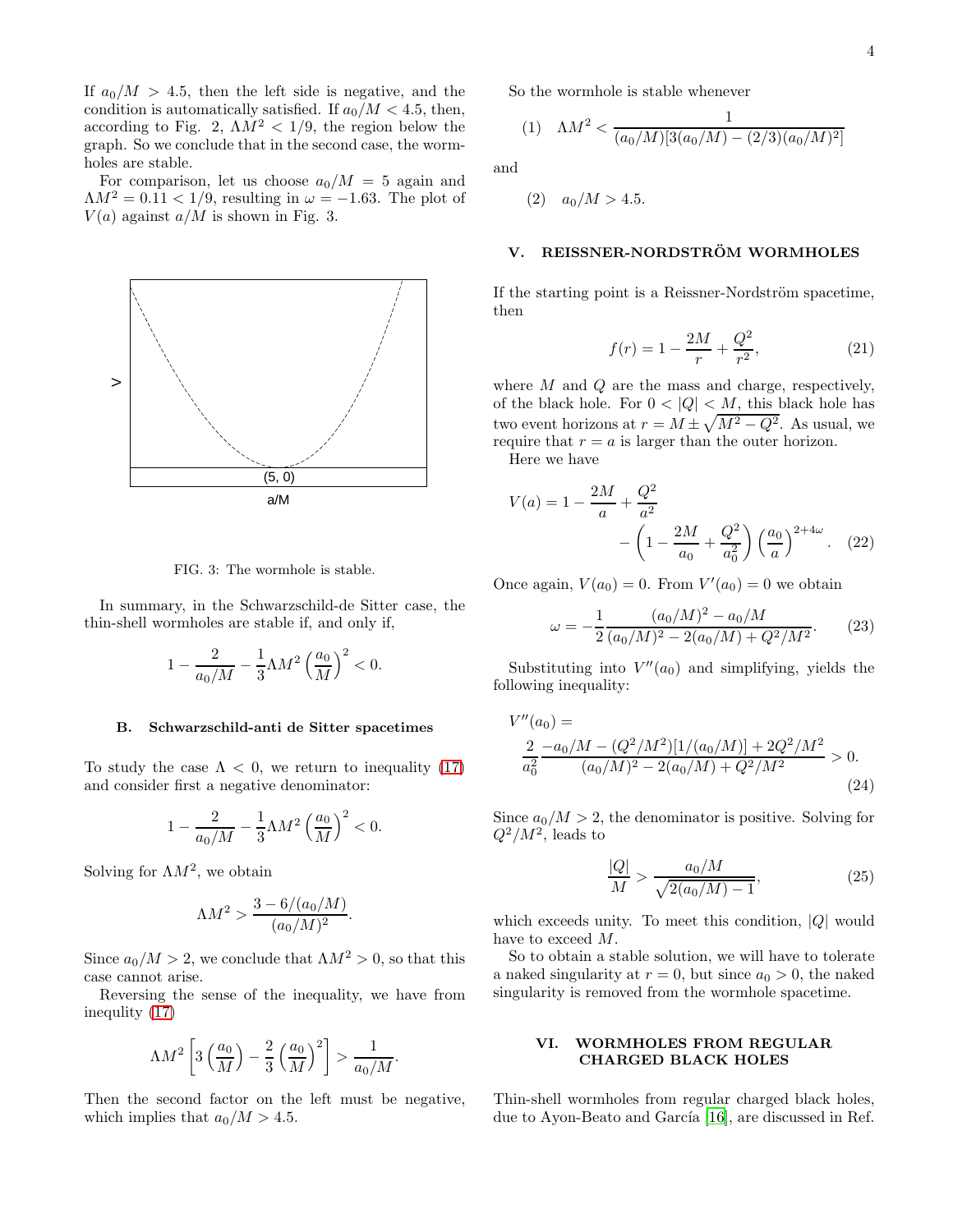[\[17\]](#page-6-3). For this black hole,

$$
f(r) = 1 - \frac{2M}{r} + \frac{2M}{r} \tanh\left(\frac{Q^2}{2Mr}\right). \tag{26}
$$

Again, M and Q are the mass and charge, respectively. It is shown in Ref. [\[16\]](#page-6-2) that the black hole has two event horizons whenever  $|Q| < 1.05M$ . Consider next

$$
V(a) = 1 - \frac{2M}{a} + \frac{2M}{a} \tanh\left(\frac{Q^2}{2Ma}\right)
$$

$$
- \left[1 - \frac{2M}{a_0} + \frac{2M}{a_0} \tanh\left(\frac{Q^2}{2Ma_0}\right)\right] \left(\frac{a_0}{a}\right)^{2+4\omega}.
$$
 (27)

As before,  $V(a_0) = 0$ , and from  $V'(a_0) = 0$ , we get

$$
\omega = \frac{1}{2} \left[ -1 + \frac{g(a_0)}{a_0/M - 2 + 2 \tanh[Q^2/(2Ma_0)]} \right], \quad (28)
$$

where

$$
g(a_0) =
$$
  
- 1 + tanh $\left(\frac{Q^2}{2Ma_0}\right) + \frac{Q^2/M^2}{2a_0/M} \text{sech}^2\left(\frac{Q^2}{2Ma_0}\right).$ 

Based on the graphical output, we get only unstable solutions. For example, choosing  $a_0/M = 5$  again for comparison and letting  $|Q|/M = 0.9$ , we get  $\omega = -0.63$ . The resulting graph, shown in Fig. 4, resembles Fig. 1. Other choices of the parameters lead to similar results.



FIG. 4: The wormhole is unstable.

For completeness, let us note that a more general analysis using the parameter  $\beta^2(\sigma) = \partial/\mathcal{P}/\partial \sigma$  instead of an EoS is presented in Ref. [\[17\]](#page-6-3): for any  $|Q|/M < 1.05$ , there exists a narrow range of values for  $a_0$  for which the wormhole is stable.

## VII. WORMHOLES FROM BLACK HOLES IN DILATON AND DILATON-AXION GRAVITY

Of the remaining thin-shell wormholes, based on dilaton and dilaton-axion black holes, respectively, we will consider in detail only the latter, which is the more complicated of the two.

The dilaton-axion black-hole solution, inspired by low-energy string theory, was discovered by Sur, et al., [\[18](#page-6-4)] and is also discussed in Ref. [\[19](#page-6-5)]. We need to list certain parameters in order to define  $V(a)$ . As in the Reissner-Nordström wormhole, there are two event horizons, denoted by  $r_-\,$  and  $r_+$ , respectively. Returning now to line element [\(1\)](#page-0-1), we can list both  $f(r)$  and  $h(r)$  [\[18](#page-6-4)]:

$$
f(r) = \frac{(r - r_{-})(r - r_{+})}{(r - r_{0})^{2 - 2n}(r + r_{0})^{2n}};
$$

$$
h(r) = \frac{(r + r_{0})^{2n}}{(r - r_{0})^{2n - 2}}.
$$

Since  $h(r)$  is no longer equal to  $r^2$  in line element [\(1\)](#page-0-1), Eq. [\(6\)](#page-1-0) becomes

<span id="page-4-0"></span>
$$
\sigma = -\frac{1}{4\pi} \frac{h'(a)}{h(a)} \sqrt{f(a) + \dot{a}^2} \tag{29}
$$

and the conservation equation [\(8\)](#page-1-2) has to be replaced by [\[7\]](#page-5-6):

$$
\frac{d}{d\tau}(\sigma \mathcal{A}) + \mathcal{P} \frac{d\mathcal{A}}{d\tau} =
$$
\n
$$
\{ [h'(a)]^2 - 2h(a)h''(a) \} \frac{\dot{a}\sqrt{f(a) + \dot{a}^2}}{2h(a)}, \quad (30)
$$

where  $\mathcal{A} = 4\pi h(a)$  is the area of the throat by Eq. [\(1\)](#page-0-1). The prime and dot denote, respectively, the derivatives with respect to a and  $\tau$ . Substituting Eq. [\(29\)](#page-4-0) on the right-hand side, we get

$$
\frac{d}{d\tau}[4\pi h(a)\sigma] + \mathcal{P}\frac{d}{d\tau}[4\pi h(a)]
$$
  
= -{[h'(a)]<sup>2</sup> - 2h(a)h''(a)} $\frac{\dot{a}(4\pi\sigma)}{2h'(a)},$ 

whence

$$
\frac{d}{da}[\sigma h(a)] + \mathcal{P}\frac{d}{da}[h(a)]
$$
  
= -{[h'(a)]<sup>2</sup> - 2h(a)h''(a)} $\frac{\sigma}{2h'(a)}$ .

Our final form is

$$
h(a)\sigma' + h'(a)(\sigma + P) + \{ [h'(a)]^2 - 2h(a)h''(a) \} \frac{\sigma}{2h'(a)}.
$$
 (31)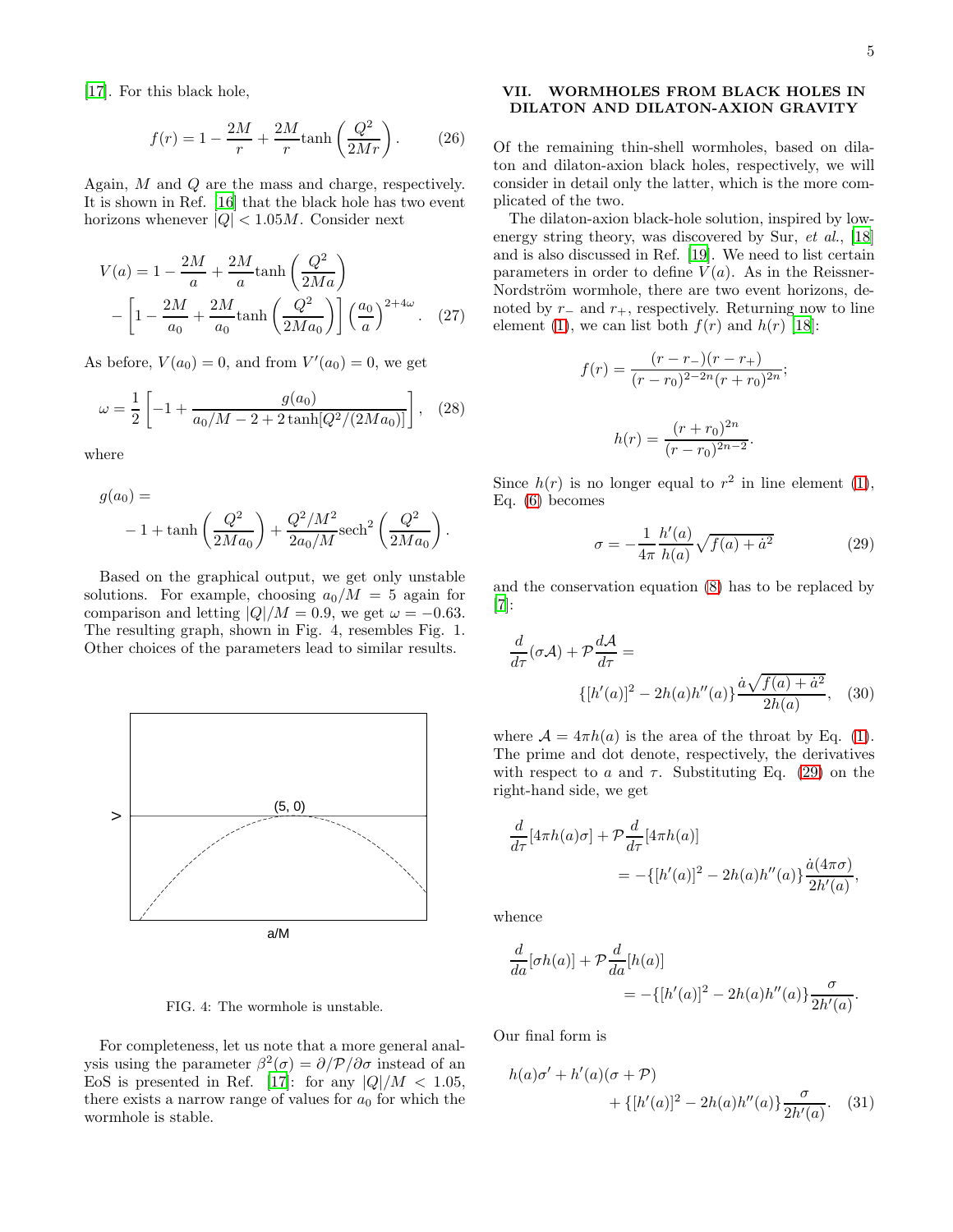Making use of  $P = \omega \sigma$ , this equation can be solved by separation of variables:

<span id="page-5-7"></span>
$$
\sigma(a) = \sigma_0 \left[ \frac{h(a_0)}{h(a)} \right]^{3/2 + \omega} \left[ \frac{h'(a_0)}{h'(a)} \right]^{-1}.
$$
 (32)

(Here we used the fact that  $h'(a) > 0$ .) It is shown in Ref. [\[19\]](#page-6-5) that

$$
\sigma_0 = -\frac{4[a_0 + (1 - 2n)r_0](a_0 - r_-)(a_0 - r_+)}{D(a_0 - r_0)(a_0 + r_0)},\qquad(33)
$$

where

$$
D = 8\pi (a_0 - r_0)^{1-n} (a_0 + r_0)^n \sqrt{(a_0 - r_-)(a_0 - r_+)}.
$$
 (34)

Using the equation of motion  $\dot{a}^2 + V(a) = 0$  once again, we get from Eq. [\(29\)](#page-4-0),

$$
V(a) = f(a) - \left[4\pi \frac{h(a)}{h'(a)} \sigma(a)\right]^2.
$$
 (35)

Eq. [\(32\)](#page-5-7) now yields

$$
V(a) = \frac{(a - r_{-})(a - r_{+})}{(a - r_{0})^{2 - 2n}(a + r_{0})^{2n}} - \left[4\pi \frac{h(a)}{h'(a_{0})} \sigma_{0}\right]^{2} \left[\frac{h(a_{0})}{h'(a)}\right]^{3 + 2\omega}.
$$
 (36)

While it is easy enough to check that  $V(a_0) = 0$ , it is no longer convenient to compute  $\omega$  as a function of the various parameters. Plotting  $V(a)$  against a instead of  $a/M$ , we can determine  $\omega$  by trial and error:  $V(a)$  must be tangent to the a-axis at  $a = a_0$ , where  $V(a_0) = 0$ automatically. For example, if  $a_0 = 5$ ,  $r_0 = 1$ ,  $r_ - = 2$ ,  $r_{+} = 2.05$ , and  $n = 0.8$ , then  $\omega = -0.915$ . If  $a_0 = 5$ ,  $r_0 = 1, r_- = 2, r_+ = 3,$  and  $n = 0.8$ , then  $\omega = -1.132$ . Reducing n to 0.6 produces  $\omega = -0.84$  in the first case and  $\omega = -1.041$  in the second. In all cases the graphs are concave down at  $a_0 = 5$  and look similar to the graph in Fig. 1. Based on the graphical output, there do not appear to be any stable solutions.

For the dilaton case we have [\[20](#page-6-6)]

$$
V(a) = \left(1 - \frac{A}{a}\right) \left(1 - \frac{B}{a}\right)^{(1 - b^2)/(1 + b^2)} - \left[4\pi \frac{h(a)}{h'(a)} \sigma_0\right]^2 \left[\frac{h(a_0)}{h(a)}\right]^{3 + 2\omega}, \quad (37)
$$

where  $h(a) = a^2(1 - B/a)^{2b^2/(1+b^2)}$  for various constants. Once again, one can readily check that  $V(a_0) = 0$ .

As in the dilaton-axion case,  $\omega$  can be found by trial and error. For example, if  $a_0 = 5$ ,  $b = 0.5$ ,  $A = 2$ , and  $B = 1$ , then  $\omega = -0.693$ ; if  $a_0 = 6$ ,  $b = 0.8$ ,  $A = 4$ , and  $B = 2$ , then  $\omega = -0.94$ , etc. The resulting graphs are similar to those in the dilaton-axion case.

### VIII. CONCLUSION

This paper discusses the stability to linearized radial perturbations of spherically symmetric thin-shell wormholes with the equation of state  $P = \omega \sigma$ ,  $\omega < 0$ , for the exotic matter at the throat. This EoS is referred to as phantom-like. Various spacetimes were considered.

It was found that the wormholes are unstable if constructed from Schwarzschild spacetimes or regular charged black holes, as well as from black holes in dilaton and dilaton-axion gravity. For the Reissner-Nordström case, stable solutions exist only if

$$
\frac{|Q|}{M} > \frac{a_0/M}{\sqrt{2(a_0/M) - 1}},
$$

leading to a naked singularity, which is, however, removed from the wormhole spacetime. For the Schwarzschild-de Sitter case, the wormholes are stable if, and only if,

$$
1 - \frac{2}{a_0/M} - \frac{1}{3}\Lambda M^2 \left(\frac{a_0}{M}\right)^2 < 0.
$$

In the Schwarzschild-anti de Sitter case, the configurations are stable whenever

(1) 
$$
\Lambda M^2 < \frac{1}{(a_0/M)[3(a_0/M) - (2/3)(a_0/M)^2]}
$$

and

$$
(2) \quad a_0/M > 4.5.
$$

- <span id="page-5-0"></span>[1] M. Visser, Nucl. Phys. B 328, 203 (1989).
- <span id="page-5-1"></span>[2] M.S. Morris and K.S. Thorne, Amer. J. Phys. 56, 395 (1988).
- <span id="page-5-2"></span>[3] A.G. Riess, A.V. Filippenko, P. Challis, et al., Astron. J. 116, 1009 (1998).
- <span id="page-5-3"></span>[4] S.J. Perlmutter, G. Aldering, G. Goldhaber, et al., Astrophys. J. 517, 565 (1999).
- <span id="page-5-4"></span>M. Carmeli, arXiv: [astro-ph/0111259.](http://arxiv.org/abs/astro-ph/0111259)
- <span id="page-5-5"></span>[6] F.S.N. Lobo, Phys. Rev. D **73**, 064028 (2006).
- <span id="page-5-6"></span>[7] E.F. Eiroa, Phys. Rev. D 80, 044033 (2009).